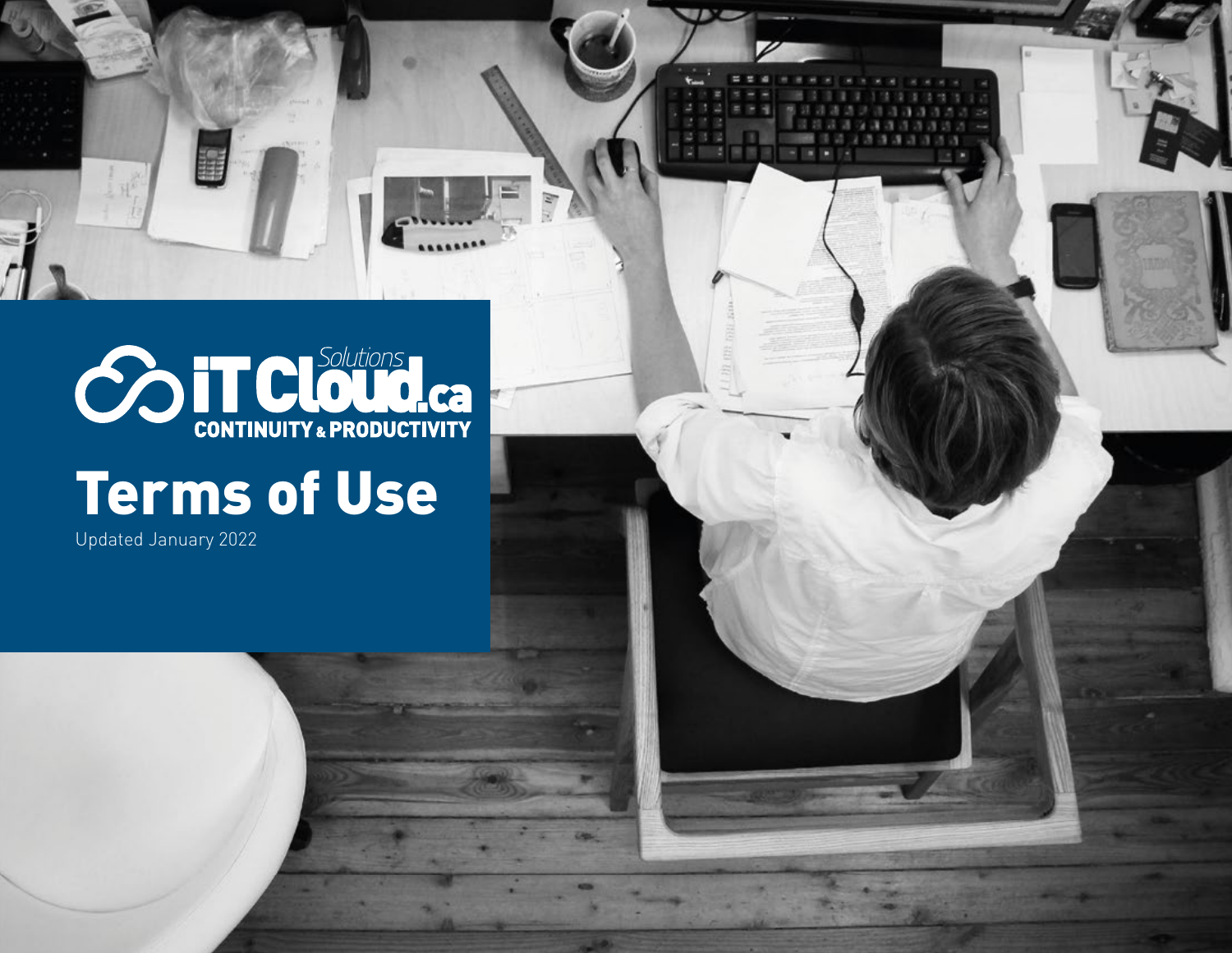# TABLE OF CONTENTS

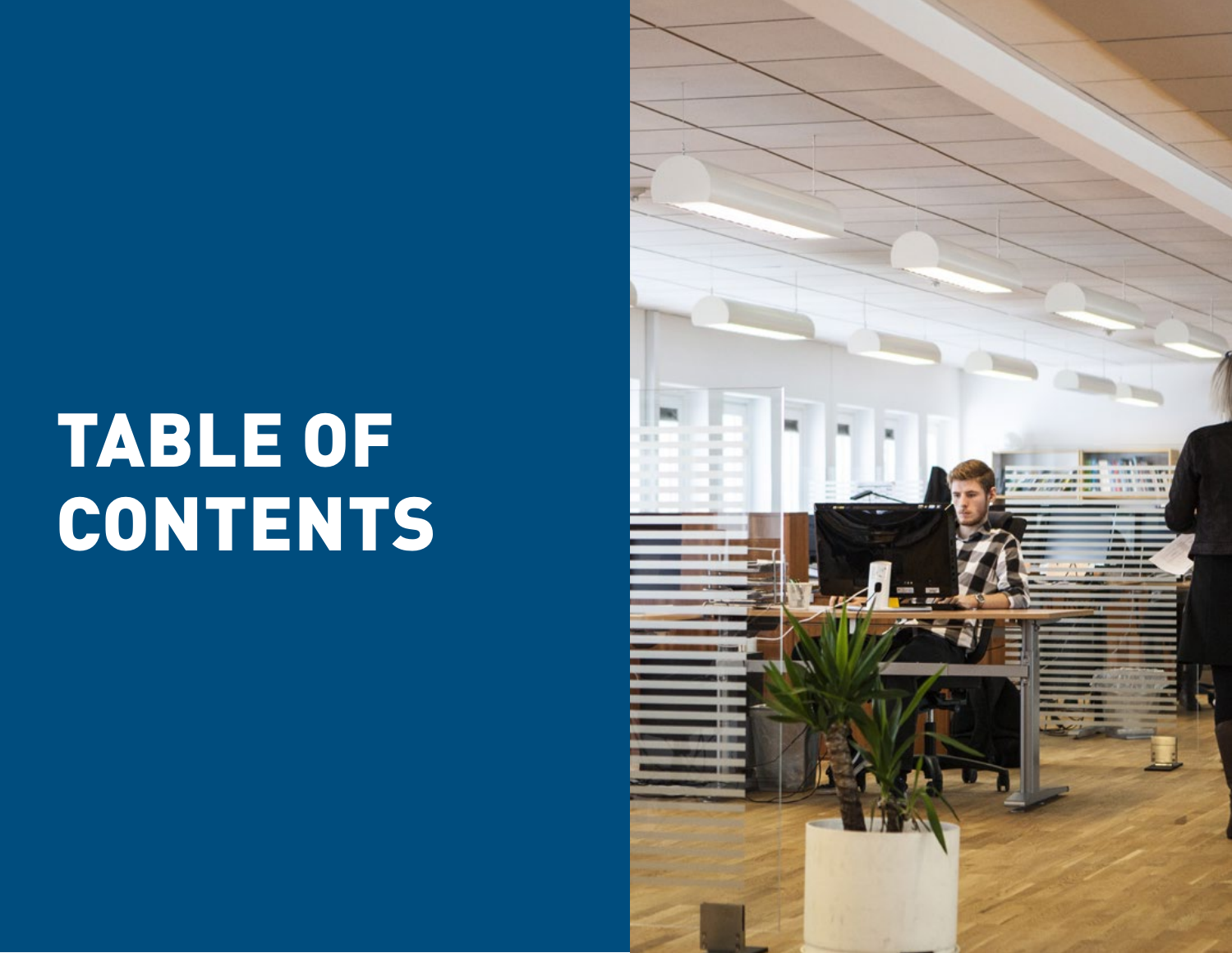#### **Table of Contents**

| 1. Acceptance of terms of use                                                 | p. 04 |
|-------------------------------------------------------------------------------|-------|
| 2. Changes to these terms of use                                              | p. 04 |
| 3. Changes to products and services                                           | p. 04 |
| 4. Your responsibilities: account information                                 | p. 05 |
| 5. You agree to pay for your purchases                                        | p. 05 |
| 5.1 Several products, one account                                             | p. 05 |
| 6. Subscription, renewal, billing and cancellation                            | p. 05 |
| 6.1 Changing partners                                                         | p. 06 |
| 7. Intellectual property rights: user files and rights you grant to us        | p. 06 |
| 8. Copyright policy                                                           | p. 06 |
| 9. Prohibited actions                                                         | p. 06 |
| 10. Violations                                                                | p. 07 |
| 11. Additional terms: product and service definitions                         | p. 07 |
| 11.1 S Backup and MedicBackup: technician supervision                         | p. 07 |
| 11.1.1 Installation and operations                                            | p. 07 |
| 11.1.2 Encryption and security                                                | p. 07 |
| 11.1.3 Recovery and history                                                   | p. 08 |
| 11.1.4 Technical support                                                      | p. 08 |
| 11.1.5 Billing, payment, cancellation, renewal                                |       |
| and refund procedures                                                         | p. 08 |
| 11.1.5.1 Billing and payment                                                  | p. 08 |
| 11.1.5.2 Cancellations, renewals and refunds                                  | p. 08 |
| 11.1.6 Fees and options                                                       | p. 08 |
| 11.1.6.1 Sending an external hard disk                                        | p. 08 |
| 11.1.6.2 First backup                                                         | p. 08 |
| 11.1.6.3 Data recovery                                                        | p. 09 |
| 11.1.6.4 Repeat backup                                                        | p. 09 |
| 11.1.6.5 Other fees                                                           | p. 09 |
| 11.1.7 Options                                                                | p. 09 |
| 11.2 It Cloud - LT Backup and Pro Backup<br>product definition - unsupervised | p. 09 |
| 11.2.1 Installation and operations                                            | p. 09 |
| 11.2.2 Encryption and security                                                | p. 10 |
| 11.2.3 Recovery and history                                                   | p. 10 |
| 11.2.4 Technical support                                                      | p. 10 |
| 11.2.5 Billing, payment, cancellation, renewal                                |       |
| and refund procedures                                                         | p. 10 |
| 11.2.5.1 Billing and payment                                                  | p. 10 |
| 11.2.5.2 Cancellations, renewals and refunds                                  | p. 10 |
| 11.2.6 Fees and options                                                       | p. 10 |
| 11.2.6.1 Sending an external hard disk                                        | p. 10 |
| 11.2.6.2 First backup                                                         | p. 10 |
| 11.2.6.3 Data recovery                                                        | p. 11 |
| 11.2.6.4 Repeat backup                                                        | p. 11 |
| 11.2.6.5 Other fees                                                           | p. 11 |
| 11.3 Product/service distribution and renewal procedures                      | p. 11 |
| 11.3.1.1 Microsoft terms of use and definitions                               | p. 11 |
| 11.3.1.1.1 Refunds                                                            | p. 11 |
| 11.3.1.2 Bitdefender terms of use and definitions                             | p. 12 |
| 11.3.1.2.1 Refunds                                                            | p. 12 |
| 11.3.1.3 Avepoint terms of use and definitions                                | p. 12 |
| 11.3.1.3.1 Refunds                                                            | p. 12 |

|                                           | 11.3.1.4 NinjaRMM terms of use and definitions<br>11.3.1.4.1 Refunds         | p. 12<br>p. 12  |
|-------------------------------------------|------------------------------------------------------------------------------|-----------------|
| p. 04<br>p. 04<br>p. 04                   | 11.3.1.5 Zerospam terms of use and definitions<br>11.3.1.5.1 Refunds         | p. 12<br>p. 12  |
|                                           | 11.3.1.6 Letsignit terms of use and definitions                              | p. 12           |
| p. 05                                     | 11.3.1.6.1 Refunds                                                           | p. 13           |
| p. 05                                     | 11.3.2 Technical support<br>11.3.1.7 Acronis terms of use and definitions    | p. 13<br>p. 12  |
| p. 05<br>p. 05                            | 11.3.1.7.1 Refunds                                                           | p. 13           |
| p. 06                                     | 11.4 Replica: Technician supervision                                         | p. 13A          |
| p. 06                                     | 11.4.1 Installation and operations                                           | p. 13A          |
| p. 06                                     | 11.4.2 Encryption and security<br>11.4.3 Recovery and history                | p. 13A<br>p. 14 |
| p. 06<br>p. 07                            | 11.4.4 Technical support                                                     | p. 14           |
| p. 07                                     | 11.4.5 Billing, payment, cancellation, renewal                               |                 |
| p. 07                                     | and refund procedures                                                        | p.14            |
| p. 07                                     | 11.4.5.1 Billing and payment<br>11.4.5.2 Cancellations, renewals and refunds | p. 14<br>p. 14  |
| p. 07                                     | 11.4.6 Fees and options                                                      | p. 14           |
| p. 08<br>p. 08                            | 11.4.6.1 Sending an external hard disk                                       | p. 14           |
|                                           | 11.4.6.2 First backup                                                        | p. 14           |
| p. 08                                     | 11.4.6.3 Data recovery                                                       | p. 14           |
| p. 08                                     | 11.4.6.4 Repeat backup<br>11.4.6.5 Other fees                                | p. 15<br>p. 15  |
| p. 08                                     | 11.4.7 Options                                                               | p. 15           |
| p. 08<br>p. 08                            | 12. Limitations                                                              | p. 15           |
| p. 08                                     | 13. General                                                                  | p. 16           |
| p. 09<br>p. 09<br>p. 09<br>p. 09          | 14. Notary service agreement                                                 | p. 16           |
| p. 09<br>p. 09<br>p. 10<br>p. 10<br>p. 10 |                                                                              |                 |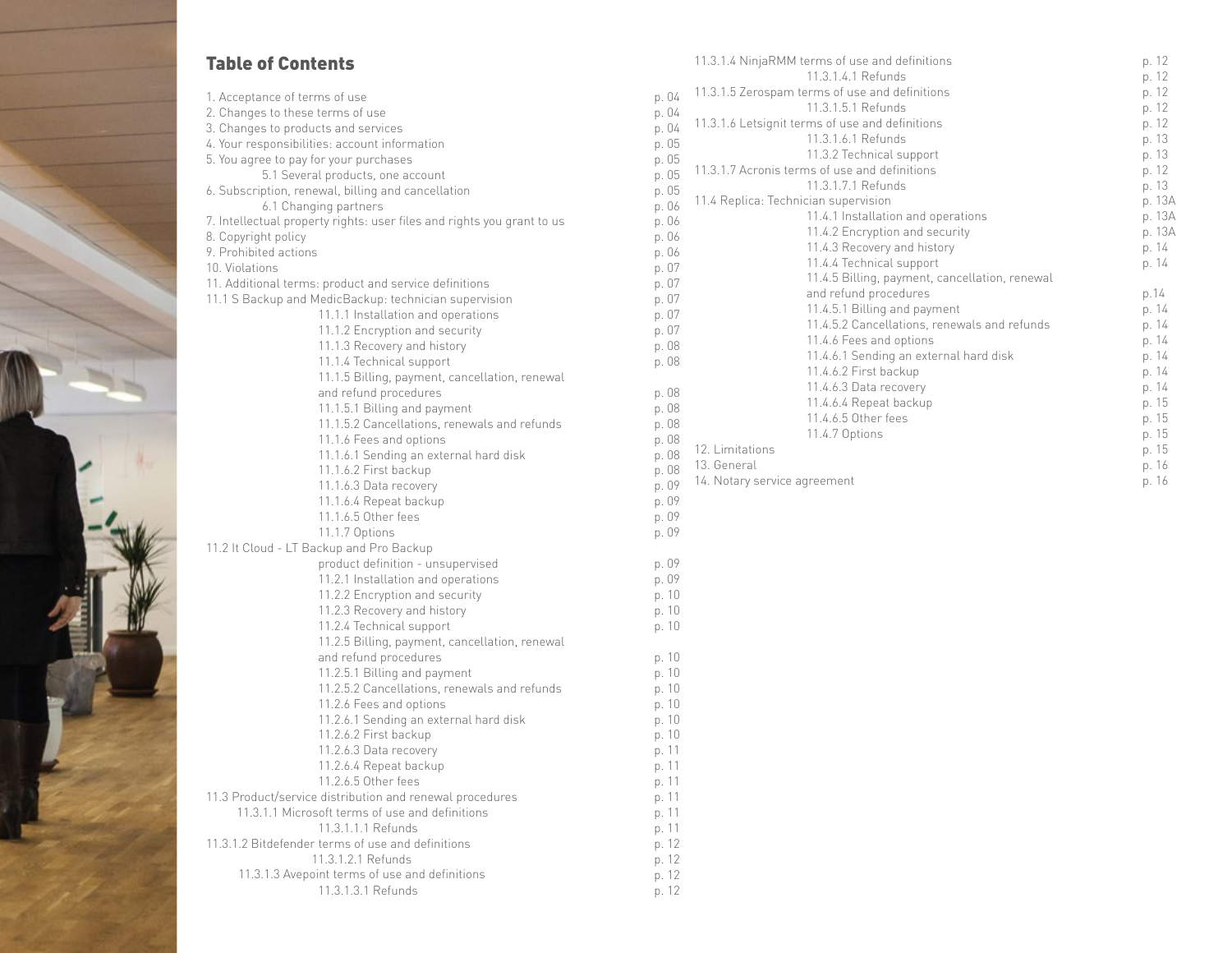# TERMS OF USE

#### 1. Acceptance of terms of use

Please read these terms of use carefully before accessing services provided by IT Cloud Solutions. If you do not agree to these Terms of Use, please do not activate your account.

If you are using our services on behalf of a business (such as your employer) or other legal entity, you represent that you have the authority to bind that company or other legal entity to these terms of use.

This agreement is made by and between IT Cloud Solutions (9078-3184 Quebec Inc.) located at 2525 Baillargeon Street, Trois-Rivières, Quebec, Canada G8Z 2V4, and the buyer of the services listed below, as described in IT Cloud Solutions' enrollment process.

#### 2. Changes to these terms of use

We may modify these terms of use at any time, at our sole discretion. If we do, we will post the modified terms of use in the client zone on our website. The date on the document will act as a reference.

It is important that you check our terms of use from time to time because if you continue to use the services after we have posted modified terms of use on our website, you are indicating to us that you agree to be bound by the modified terms of use. If you do not agree to the modified terms of use, then you should no longer use our services.

#### 3. Changes to products and services

IT Cloud Solutions is constantly evolving. Therefore, our products or services may change over time. We reserve the right to make these changes at any time and without notice, at our sole discretion.

For example, for various types of accounts, we may change:

- The frequency of some features
- The number of days a file can be stored
- Bandwidth variation

In addition, IT Cloud Solutions reserves the right to cancel, suspend or change products/services in a 30 days' notice.

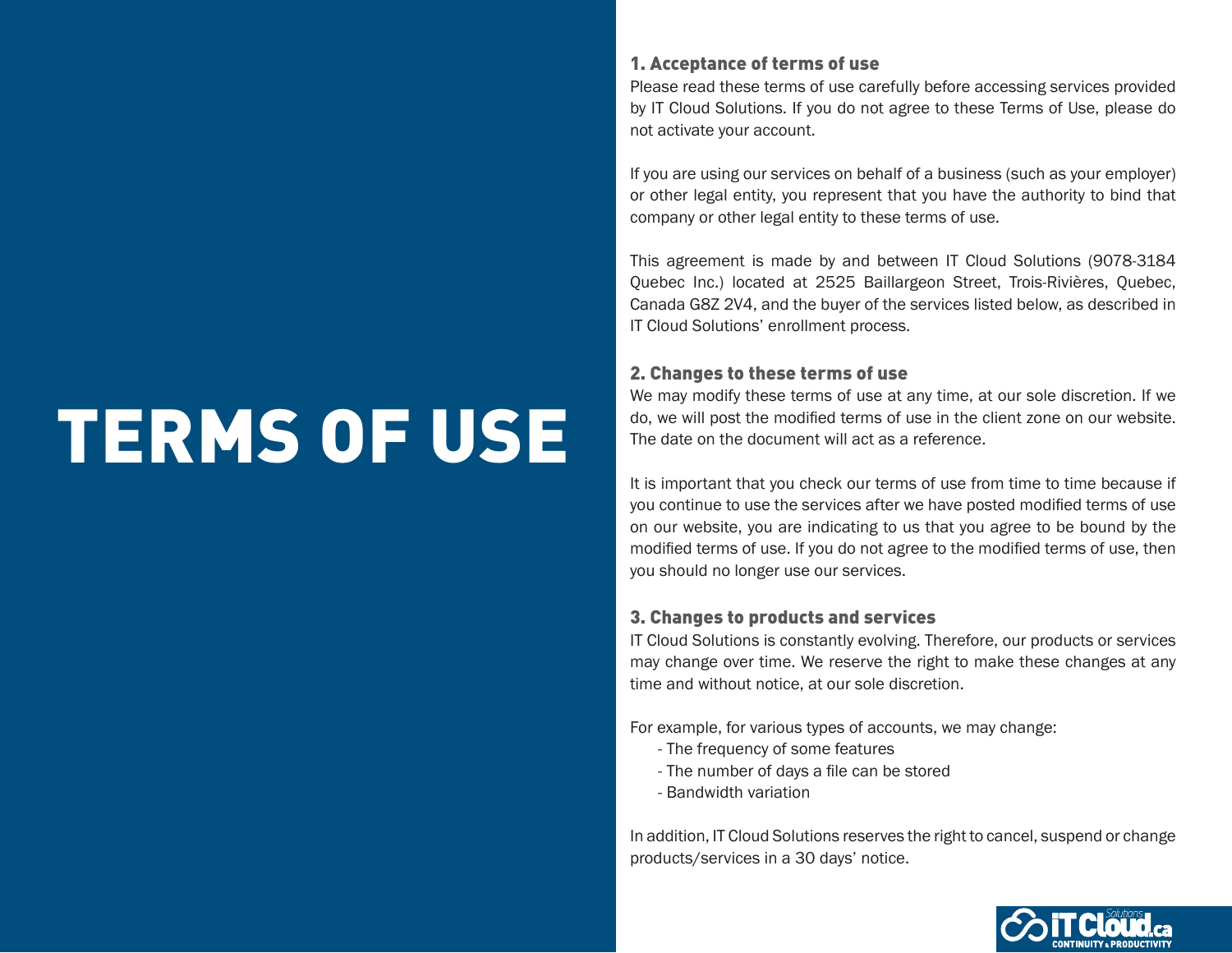IT Cloud Solutions may suspend or terminate your account if your usage does not comply with the features, benefits and restrictions that apply to your account at that time.

#### 4. Your responsibilities: account information

Whenever you provide us with information about yourself, you agree to provide accurate, current and complete information. You also agree to keep your information up to date. Otherwise, we reserve the right to suspend or terminate your account.

We will have no liability for anything that might occur, or might not occur, should the information we have about you be inaccurate (such as a wrong email address). You authorize us, directly or through third parties, to make any inquiries we consider necessary or appropriate to verify your information, which may include providing your information to those third parties.

You are responsible for safeguarding your password. You agree not to disclose your password to anyone else. You have the sole responsibility for any actions taken under your password, whether or not you authorized those actions. You will immediately notify IT Cloud Solutions of any unauthorized use of your password.

#### 5. You agree to pay for your purchases

These payment terms apply to purchases you make from IT Cloud Solutions, either directly or through our partners.

By purchasing an account, you agree to pay all charges in effect at that time for the services you buy, along with all applicable taxes and other fees. You authorize IT Cloud Solutions to charge your method of payment for your initial purchase, as well as for any future purchases and automatic renewals of any paid subscription.

If we are unable to charge your method of payment (for example, your credit card has expired), you are still responsible for paying us. Except as described under "cancellation" below, all fees are non-refundable, except in certain cases mentioned under "Additional terms." All amounts are to be paid in Canadian Dollars unless another currency was specified when you made your purchase.

#### 5.1 Several products, one account

There are various billing cycles (monthly/yearly) and methods of payment (PPA, credit card, etc.). Having several products/services with different billing cycles or methods of payment does not translate into separate accounts. If, for whatever reason, you have defaulted on the payment of one of your products or services, your account will thus be considered delinquent and services for any products or services will be suspended, including those that are not delinquent.

#### 6. Subscription, renewal, billing and cancellation

Subscription periods are limited to either one month or one year, at the end of which your paid subscription will be automatically renewed for the same duration as your initial subscription, except if you cancel your subscription. The invoice in PDF format is sent by email from the address notification@ itcloud.ca and is automatically archived in your Client Zone. For monthly subscriptions, the invoice is generated and sent on the 15th of each month or on the following working day. The method of payment is by credit card, except in certain circumstances mentioned under "Additional terms."

If you do not cancel your subscription before the end of your current subscription period, your paid subscription will be automatically renewed, you will be responsible for paying for the next subscription period, and you authorize IT Cloud Solutions to charge your method of payment at the current, full-price rate for your paid subscription, except in certain circumstances mentioned under "Additional terms."

Cancellations must be performed through your client zone, by clicking on the X under Products/Services before the renewal date. You may cancel your paid subscription at any time by sending an email to administration@itcloud.ca or by creating a ticket request on your client zone. If you cancel your subscription before the end of your current monthly or annual subscription period, your subscription will not be renewed. You will not be entitled to a refund of any amount for the remaining time of your current paid subscription, except in certain circumstances mentioned under "Additional terms."

The fees applicable to your account may change in the future. If the amount to be charged to your account changes (other than due to the imposition or

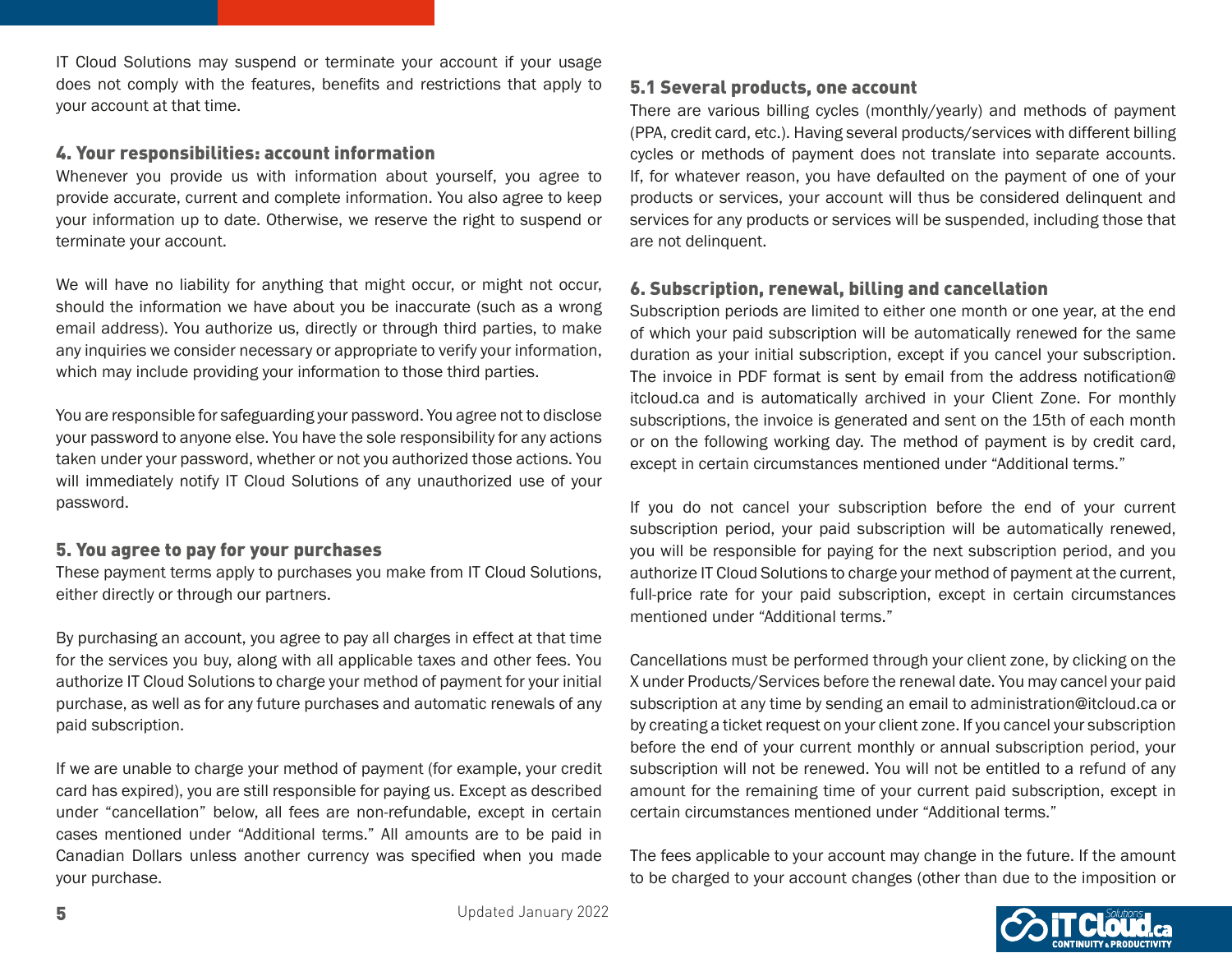change in the amount of sales taxes, or similar fees), IT Cloud Solutions will send you an email to notify you of the new amount to be charged ten (10) days before the scheduled date of the transaction.

If you are registered under the indirect program through a third party (e.g., a partner), such third party, featured on the invoice, will be considered the client and can therefore cancel your subscription.

In case of force majeure, we reserve the right to cancel a service at any time.

#### 6.1 Changing partners

Your subscription to our services was performed through a partner on our portal. Your file is therefore linked to that partner in our system. As a result, your client record is kept in that partner's portal and some information needed to ensure the proper provision of our services is held in their portal. This information does not include any sensitive data such as credit card numbers, encryption keys, etc. You can request a partner change from your customer account to another partner at any time by going to your customer portal, click on the gear wheel at the top right and follow the instructions. Once your request has been processed, the former partner will no longer hold any information from your customer file in their portal.

#### 7. Intellectual property rights: User files and rights you grant to

#### us

We do not claim any ownership rights over your user files. To the extent necessary for IT Cloud Solutions to provide our services (and only as necessary), you give us and our third-party service providers permission to use, encrypt, copy, distribute, compress and otherwise process user files. In legalese, this means that you grant us a non-exclusive, worldwide, royaltyfree, transferable licence, with the right to grant sublicences, and the right to use, copy, modify, store, publicly display, publicly perform, transmit and distribute your user files solely in connection with operating and providing the services.

You represent and warrant that you own or have the necessary rights and permissions to send, upload or store your user files using our services and that your user files and your use of our services will not infringe, misappropriate or violate any third party's patent, copyright, trademark, trade secret, moral rights, or other intellectual property rights, or rights of publicity or privacy, or result in the violation of any applicable law or regulation.

If you have access to the user files of others, you must respect their intellectual property rights and only use such user files according to the permissions granted to you by the owner of such user files. You must not modify, rent, lease, loan, sell, distribute copies of or create derivative works based upon those files in any way that would violate the owners' rights.

#### 8. Copyright policy

IT Cloud Solutions respect copyright law and expects its users to do the same. Our policy is, in appropriate circumstances, to terminate accounts of users who repeatedly infringe the rights of copyright holders. IT Cloud Solutions reserves the right, in its sole discretion, at any time and without prior notice, to remove or disable access to any user files that we believe to be in violation of these terms of use or otherwise harmful.

#### 9. Prohibited actions

By accepting these terms of use, you agree not to:

-Transfer, store, access or transmit any user file:

that you do not have the lawful right to copy, transmit, distribute, and display;

for which you do not have the consent or permission of each identifiable person in the user files to use the name, voice, signature, photograph, or likeness of each such person (to the extent each is implicated by the user files);

that infringes or misappropriates the intellectual property rights or violates the privacy rights of any third party (including without limitation, copyright, trademark, patent, trade secret, or other intellectual property right, moral right, or right of publicity);

that is defamatory;

that is obscene, pornographic, or offensive;

that promotes bigotry, racism, hatred, or harm against any individual or group;

that violates, or encourages any conduct that would violate, any applicable law or regulation or would give rise to civil liability;

-Access, tamper with, or use any non-public areas of the services or computer systems of IT Cloud Solutions, or the technical delivery systems of IT Cloud Solutions and its providers;

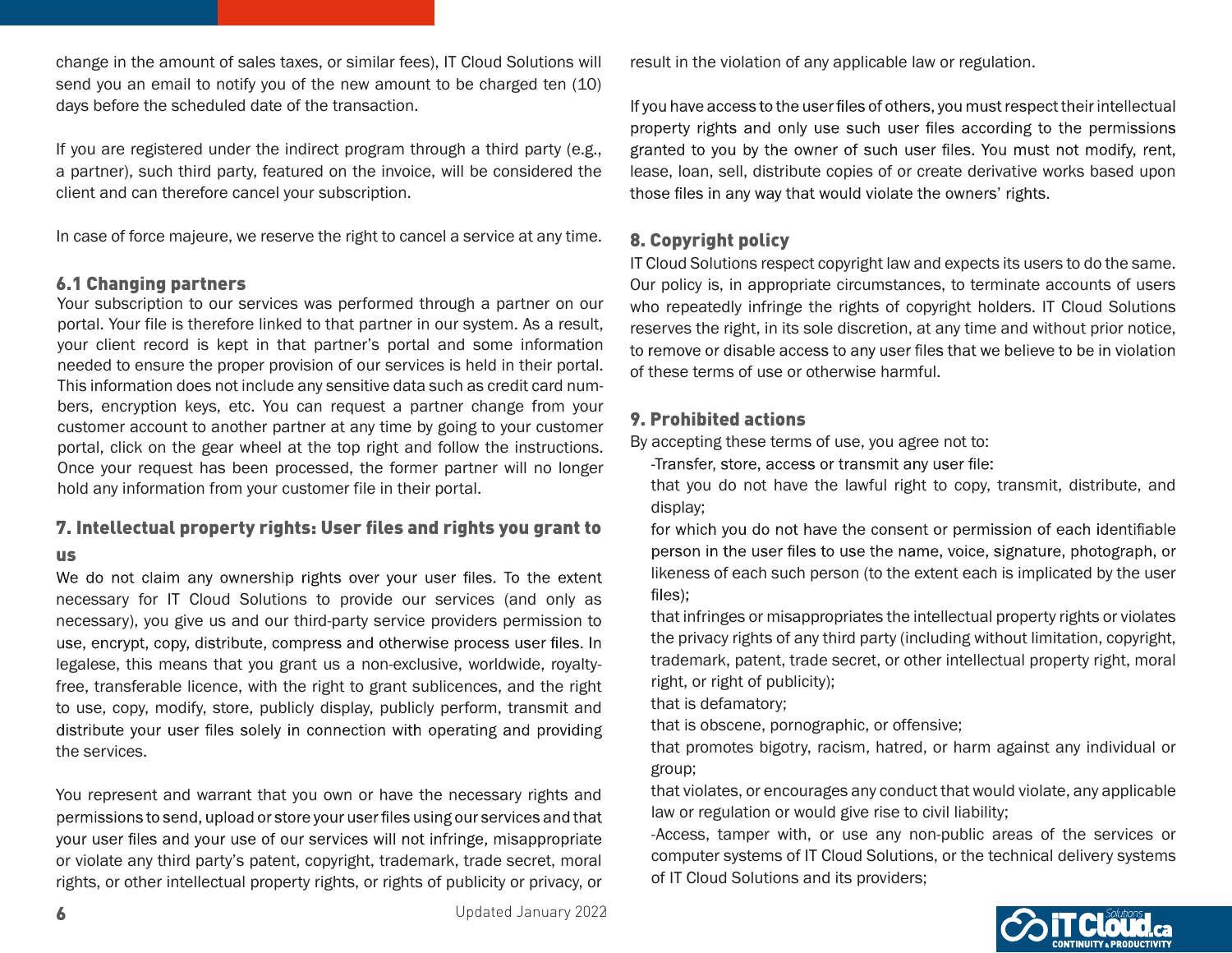-Tempt to probe, scan, or test the vulnerability of the services, or any related system, or network, or breach any security or authentication measures used in connection with the services and such systems and networks; -Attempt to decipher, decompile or disassemble any of the software used to provide the services;

-Harm or threaten to harm other users in any way, or interfere with, or attempt to interfere with, the access of any user, host or network, including without limitation, by sending a virus, overloading, spamming, or mailbombing the services;

-Send unsolicited email, spam, junk mail, chain letters, promotions, or advertisements for products or services;

-Impersonate or misrepresent your affiliation with any person or entity; -Violate any applicable law or regulation; or

-Encourage or enable any other individual to do any of the foregoing.

#### 10. Violations

IT Cloud Solutions has the right to investigate and prosecute violations of any of the above, including without limitation, possible infringement of any intellectual property rights and possible security breaches to the fullest extent of the law. IT Cloud Solutions may involve and cooperate with law enforcement authorities in prosecuting users who violate these terms of use. You acknowledge that, although IT Cloud Solutions has no obligation to monitor your access to or use of the services, it has the right to do so for the purposes of operating the services, to ensure your compliance with these terms of use, or to comply with applicable law, or the order or other requirement of a court, administrative agency, or other governmental body. IT Cloud Solutions reserves the right at all times to disclose, in its sole discretion, any user files as necessary to:

(i) satisfy any law, regulation, or governmental request; or

(ii) reduce or prevent what IT Cloud Solutions consider to be, in its sole discretion, a serious or imminent threat to your health or safety, or the health or safety of another.

In appropriate circumstances, IT Cloud Solutions may, in its sole discretion, terminate the accounts and/or delete the user files of users who are, or are believed to be, or are charged with, infringing or violating the intellectual property rights of third parties, any applicable law or regulation, or otherwise in violation of the aforementioned "Prohibited actions."

#### 11. Additional terms: Product and service definitions

The following product and service definitions describe the differences between the products and services as well as cancellation procedures and refund terms.

#### 11.1 SBackup and MedicBackup: Technician supervision

Online data-backup service, supervised by technicians who intervene in order to solve any problems that may arise. Unlimited data-recovery service in the event of data loss.

There is no recovery guarantee during phase 1 or during the full backup recovery. Also, during recovery, backup may be deactivated, thus preventing data updates during this period.

We do not consider data deletion as a backup error. The report will show that the backup was successfully completed and will display the amount of data that has been deleted. No follow-up will therefore be performed by our team.

The client is responsible for the data destined for backup and for adding/ editing/deleting any data.

You must notify us of any changes in order for us to make the changes with you.

Unlimited recovery support following data loss. Our Call Centre is located at 2525 Baillargeon Street, Trois-Rivières (QC). Our Data Centre is located in the province of Quebec.

#### 11.1.1 Installation and operations

Client software that enables data backup is installed by our authorized partners on computers or servers. Installation steps enable the definition of the backup set as well as its type (file, database, virtual machine, etc.), and the definition of the backup source (backup data) using a file explorer, the time the backup was made as well as the encryption key.

#### 11.1.2 Encryption and security

Data is encrypted using a 256-bit key that is defined by the client and for which the client has sole responsibility. Without this key, data recovery from

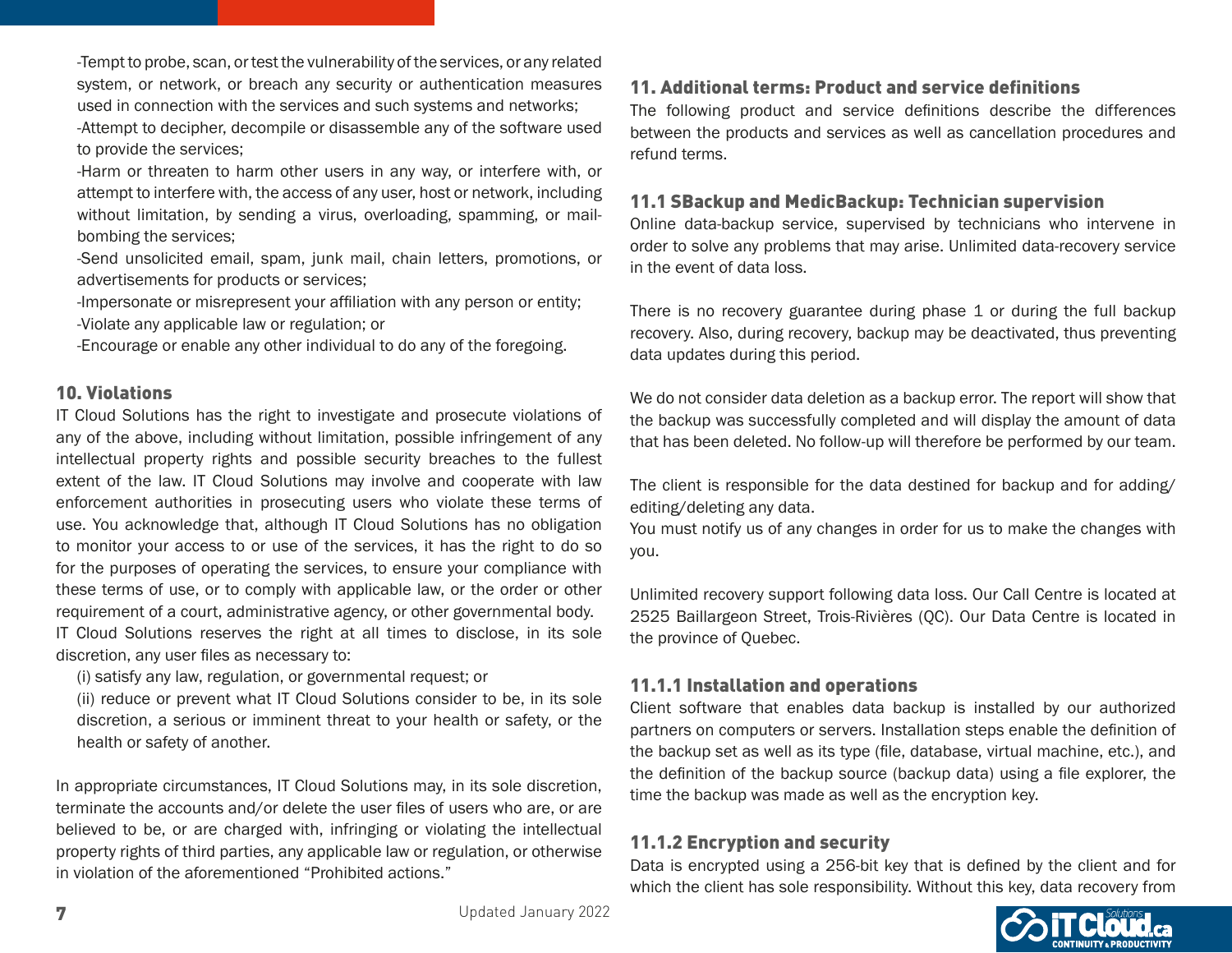another computer is impossible. This encryption key renders unreadable all data hosted on our servers. Data travels between the client and IT Cloud Solutions's data centres through a 128-bit SSL tunnel. The client is responsible for the data that is to be backed up as well as the encryption key.

#### 11.1.3 Recovery and history

The client software offers a 45 to 180-data recovery period, depending on the chosen package. Data that is changed every day of the week will be available in 180 versions. Data that has been changed twice over the last 180 days will be available in 2 versions. Deleted data will be erased from our servers 46 to 181 days later, depending on the service package.

#### 11.1.4 Technical support

Technical support via telephone, email and ticket request is available Monday through Friday, from  $8$  a.m. to  $5$  p.m. (UTC  $-5$  h).

### 11.1.5 Billing, payment, cancellation, renewal and refund procedures

The following section defines the particular terms of the SBackup and MedicBackup services, given that such procedures differ in some respects from other products and services offered by IT Cloud Solutions.

#### 11.1.5.1 Billing and payment

The PDF electronic invoice is sent from notification@itcloud.ca and is automatically archived in your client zone. When you purchase an annual subscription, you benefit from a period of 30 days to make your payment. If this period is not respected, you will be notified and service will be suspended until payment is complete. Furthermore, promotions or discounts will be declared null and void. Service may be suspended following a final notice of non-payment. A collection agency will then be mandated the recovery of sums due, pro rata months of use.

A fee of \$30 is charged for an NSF cheque.

The following are the different subscriptions and accepted methods of payment:

> Monthly Method of payment: PAP/Visa/MasterCard Annual Method of payment: Visa/MasterCard/Check

#### 11.1.5.2 Cancellations, renewals and refunds

Your contract does not legally bind you to our services for any given period of time. Monthly subscriptions are not refundable. If you have paid your annual subscription and you wish to cancel it, you will be refunded pro rata the number of months remaining in the subscription. Promotions and discounts will be declared null and void should you cancel your subscription before its end. The same terms of use apply to additional accounts.

Should you cancel your subscription after having received your renewal invoice, you will be charged the equivalent of the cost of 1 month of your subscription.

Refunds are not applicable to unused services or surplus Gb. Refunds may only be granted following a service cancellation request or a package modification request.

Following cancellation, your saved data will be deleted within 1 to 10 days.

The minimum admissible amount for reimbursement is \$1.00. In case of force majeure, we reserve the right to cancel a service at any time.

#### Fees and package changes following a cancellation

A fee of \$79.95 will be charged if we sent you an external hard disk in the last 3 months, whether as for a first backup or a recovery.

Should you need to retrieve data following a cancellation, you must reactivate your product/service for a minimum of one (1) month; a fee of \$99.95 may apply for the sending of an external drive or technical support.

#### 11.1.6 Fees and options

This section details the different options and fees, if applicable.

#### 11.1.6.1 Sending an external hard disk

Service packages of 60 Gb or more offer the possibility to requisition an external hard disk in order to avoid internet transfers. Here are the different situations:

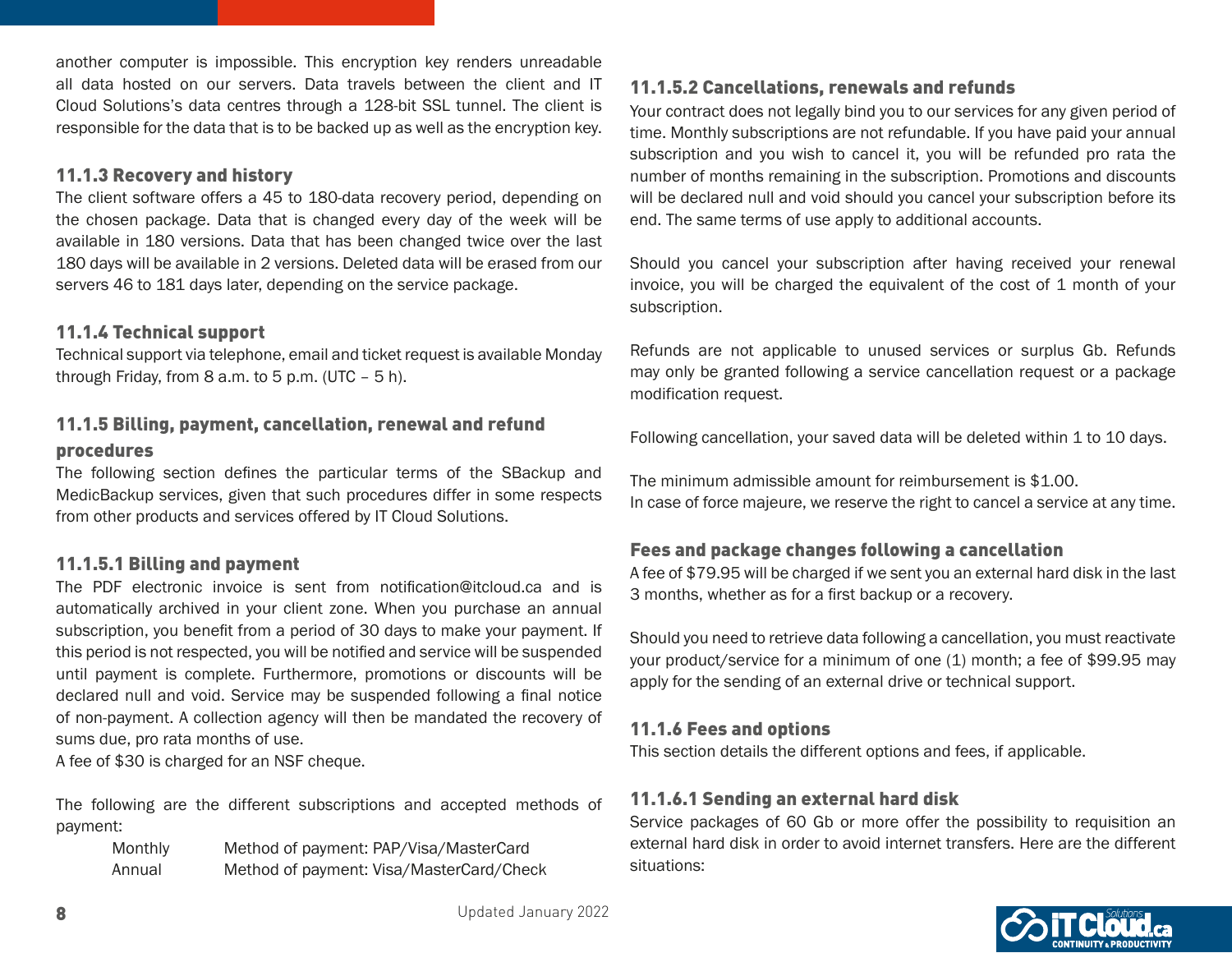#### 11.1.6. 2 First backup

We lend you an external hard disk for a period of 10 working days (we bear the shipping costs). You are responsible for paying for the return shipping costs. You will be charged a \$30 fee should you transfer the return shipping costs to us. Purolator is our official provider, however, the company used for return shipping is left to your discretion. With each shipment comes its own procedures that must be respected under penalty of additional fees, for example:

A fee of \$250 if, upon return, the external hard disk is defective, there is physical damage or the SEAL is broken.

Rental fee of \$75/month if the 10-day period is exceeded. The first day following the 10-day period marks the beginning of the rental period.

#### 11.1.6.3 Data recovery

We lend you an external hard disk for a period of 10 working days (we bear the shipping costs). You are responsible for paying for the return shipping costs. You will be charged a \$30 fee should you transfer the return shipping costs to us. Purolator is our official provider, however, the company used for return shipping is left to your discretion. With each shipment comes its own procedures that must be respected under penalty of additional fees, for example:

A fee of \$250 if, upon return, the external hard disk is defective, there is physical damage or the SEAL is broken.

Rental fee of \$75/month if the 10-day period is exceeded. The first day following the 10-day period marks the beginning of the rental period.

#### 11.1.6.4 Repeat backup

Certain events, such as changing computers or servers, may require the requisition of an external hard disk (service packages of 60 Gb or more). Without prejudice, you will be charged a fee of \$49.95 as well as the return shipping costs. (You will be charged a \$30 fee should you transfer the return shipping costs to us.) In certain cases, technical support fees of \$125/h may also be charged per 15-minute period.

#### 11.1.6.5 Other fees

The services required by certain events cannot be included in our packages.

For instance, forgetting or losing your encryption key. This specific situation requires the reconfiguration of your backup set in order to generate your new encryption key. In this case, technical support fees of \$125/h may be charged per 15-minute period, and you may also be charged the shipping costs of an external hard disk, as stated under "Repeat backup."

#### 11.1.7 Options

Listed below are the various options according to your needs:

#### Additional account

Definition: Additional licence allowing to install the backup software on another device within the same organization at the same street address. Cost: \$2.50/licence/month

#### Virtual machine

Definition: Type of backup that allows VMware and Hyper-V backups. Cost: \$7.50/month/1st machine, \$5/month for each additional machine.

#### Exchange mailbox

Definition: Type of backup that allows Microsoft Exchange individual mailbox backups.

Cost: \$10.00/mailbox (one-time fee)

#### 11.2 It Cloud Solutions products - LT Backup and Pro Backup: product definition - unsupervised

Online data-storage area not supervised by technicians.

#### 11.2.1 Installation and operations

Client software that enables data backup is installed by our authorized partners on computers or servers. Installation steps enable the definition of the backup set as well as its type (files, database, etc.), and the definition of the backup source (backup data) using a file explorer, the time the backup was made as well as the encryption key.

The software includes one (1) licence allowing backups on one (1) system. In order to allow backups on an additional system, it is mandatory to purchase an additional plan. Should the same licence be used on an additional system, your account will be canceled until conformity.

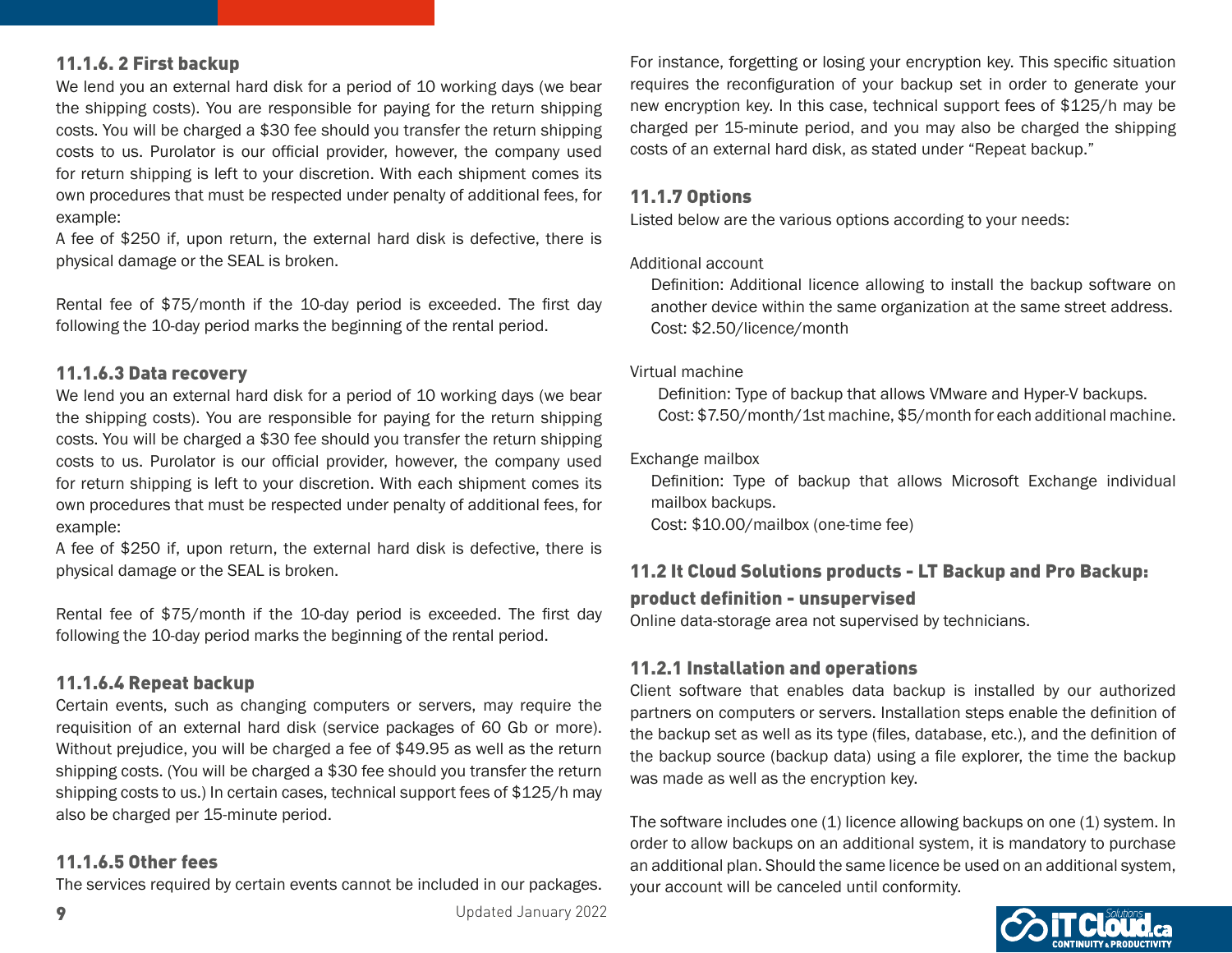#### 11.2.2 Encryption and security

Data is encrypted using a 256-bit key that is defined by the client and for which the client has sole responsibility. Without this key, data recovery from another computer is impossible. This encryption key renders unreadable all data hosted on our servers. Data travels between the client and IT Cloud Solutions data centres through a 128-bit SSL tunnel. The client is responsible for the data that is to be backed up as well as the encryption key.

#### 11.2.3 Recovery and history

The client software enables data recovery according to the client's needs or, by default, for 7 days. Data that is changed every day of the week will be available in 7 versions. Data that has been changed twice over the last 7 days will be available in 2 versions. Deleted data will be erased from our servers after 8 days. The amount of data generated through the history is cumulated and affects your package.

#### 11.2.4 Technical support

Technical support via telephone, email and ticket request is available Monday through Friday, from  $8$  a.m. to  $5$  p.m. (UTC –  $5$  h).

Our Call Centre is located at 2525 Baillargeon Street, Trois-Rivières (QC). Our Data Centre is located in the province of Quebec.

We do not consider data deletion as a backup error. The report will show that the backup was successfully completed and will display the amount of data that has been deleted.

### 11.2.5 Billing, payment, cancellation, renewal and refund

#### procedures

The following section defines the particular terms of the Lt and ProBackup services, given that such procedures differ in some respects from the SBackup and MedicBackup services.

#### 11.2.5.1 Billing and payment

The invoice is sent in PDF format by notification@itcloud.ca and is automatically

filed in your client zone. Below you will find the accepted methods of payment for the different subscriptions:

| Monthly | Method of payment: PAP/Visa/MasterCard |
|---------|----------------------------------------|
| Yearly  | Method of payment: PAP/Visa/MasterCard |

#### 11.2.5.2 Cancellations, renewals and refunds

The amounts vary according to the invoice cycle. A rebate is applied to the yearly subscription. Cancellations must be performed through your client zone, by clicking on the X under Products/Services before the renewal date. Refunds are not applicable to invoices that have already been issued.

Following cancellation, your saved data will be deleted within 1 to 10 days.

Refunds are not applicable to unused services or surplus Gb.

In case of force majeure, we reserve the right to cancel a service at any time.

#### 11.2.6 Fees and options

This section details the different options and fees, if applicable.

#### 11.2.6.1 Sending an external hard disk

Service packages of 60 Gb or more offer the possibility to requisition an external hard disk in order to avoid internet transfers. Here are the different situations:

#### 11.2.6.2 First backup

Shipping fees of \$99.95 and loan of an external hard disk for a period of 10 working days (a reimbursable deposit of \$250 may be required). You are responsible for paying the return shipping costs. You will be charged a \$30 fee should you transfer the return shipping costs to us. Purolator is our official provider, however, the company used for return shipping is left to your discretion. With each shipment comes its own procedures that must be respected under penalty of additional fees, for example:

A fee of \$250 if, upon return, the external hard disk is defective, there is physical damage or the SEAL is broken.

Rental fee of \$125/month if the 10-day period is exceeded. The first day following the 10-day period marks the beginning of the rental period.

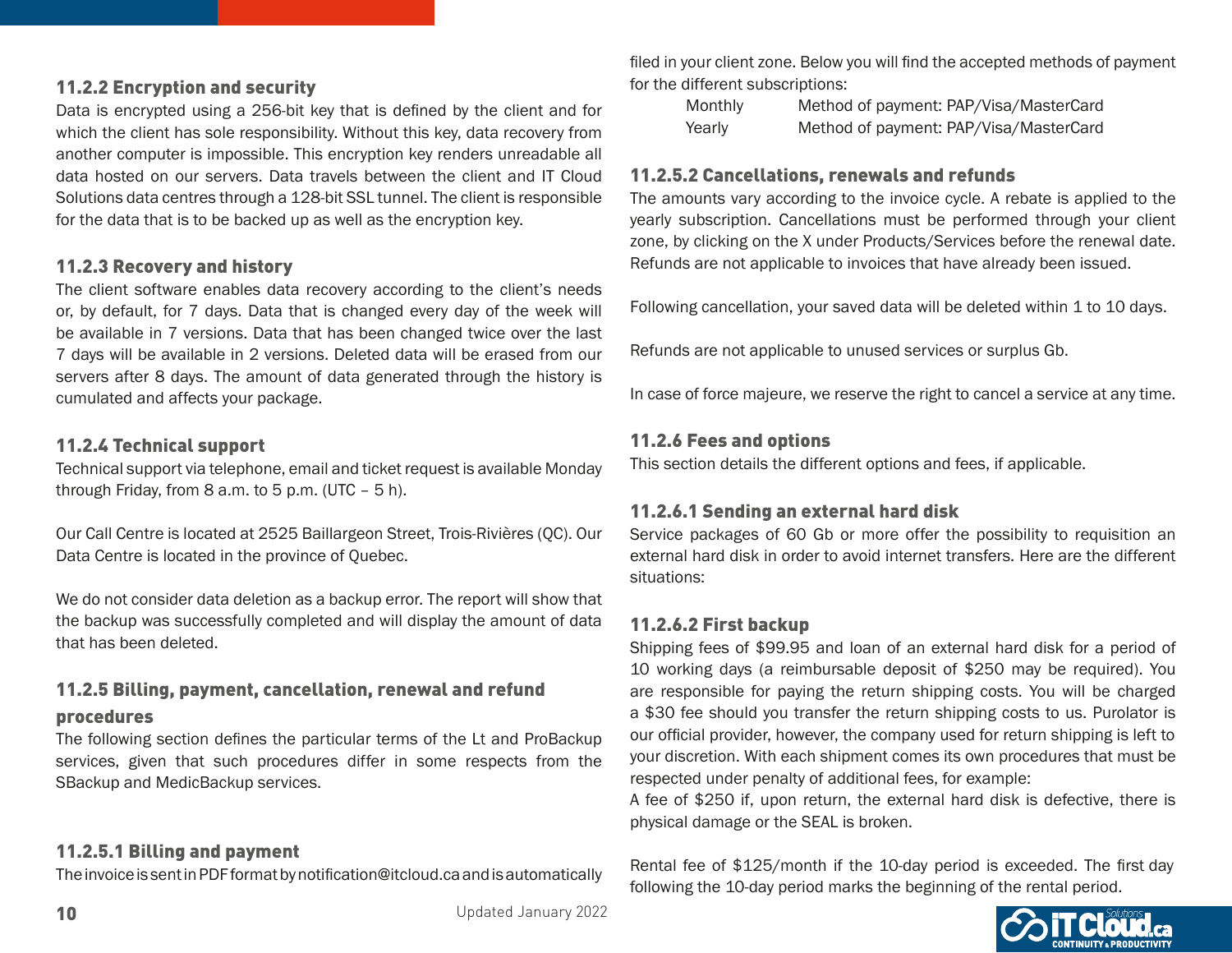#### 11.2.6.3 Data recovery

Shipping fees of \$99.95 and loan of an external hard disk for a period of 10 working days (reimbursable deposit of \$250). You are responsible for paying the return shipping costs. You will be charged a \$30 fee should you transfer the return shipping costs to us. Purolator is our official provider, however, the company used for return shipping is left to your discretion. With each shipment comes its own procedures that must be respected under penalty of additional fees, for example:

A fee of \$250 if, upon return, the external hard disk is defective, there is physical damage or the SEAL is broken.

Rental fee of \$125/month if the 10-day period is exceeded. The first day following the 10-day period marks the beginning of the rental period.

#### 11.2.6.4 Repeat backup

Certain events, such as changing computers or servers, may require the requisition of an external hard disk (service packages of 60 G or more). Without prejudice, you will be charged a fee of \$99.95 as well as the return shipping costs. (You will be charged a \$30 fee should you transfer the return shipping costs to us.) In certain cases, technical support fees of \$150/h may also be charged per 30-minute period.

#### 11.2.6.5 Other fees

With client approval, any technical support request may be subject to a fee of \$150/hour per 15-minute period.

#### 11.3 Product/service distribution

As a distributor of products/services, we resell through user-based monthly licences various solutions for service providers as well as business solutions.

Given the frequent changes in features and material of our distribution products/services, we are not responsible for any damages, delays or other problems arising from our technical support or documentation.

#### 11.3.1 Billing, payment, cancellation and renewal procedures

The following section sets out the specific terms and conditions of the distribution products and services.

#### Billing and payment

A PDF invoice is emailed from notification@itcloud.ca and is automatically archived in your client zone. Here are the different subscriptions and accepted methods of payment:

| Monthly | Method of payment: PAD/Visa/MasterCard |
|---------|----------------------------------------|
| Annual  | Method of payment: PAD/Visa/MasterCard |

Upon making changes to the number of distribution products/services, you will be invoiced on a pro rata basis from the date of the receipt of the request.

#### **Cancellation**

Distribution products/services are not bound by a minimum duration agreement.

Failure to use services/products does not justify reimbursement. Only cancellation requests or product/service changes may lead to reimbursement regarding future use.

In the event of force majeure, we reserve the right to terminate services at any time.

#### 11.3.1.1 Microsoft terms of use and definitions

As a Microsoft CSP Indirect Provider (Cloud Service Provider), we resell through user-based subscriptions various business productivity products and services, including Microsoft 365, Office 365, Exchange Online, OneDrive, Azure, Dynamics, perpetual licenses, etc. By validating these terms of use, you also accept the Microsoft terms of use found at: Licensing Documents (microsoft.com)

#### 11.3.1.1.1 Refunds

If you cancel a subscription (monthly, annual or triennial) or licenses, you will get a prorated refund within the first 72 hours of purchase or renewal of the subscription (prorated calculated daily).

There is NO refund after 72 hours (no cancellations are available and you will be billed for the full term of the subscription (monthly, yearly or triennial) even if you no longer use the subscription).

The minimum admissible amount for reimbursement is \$1.00. In case of force majeure, we reserve the right to cancel a service at any time.

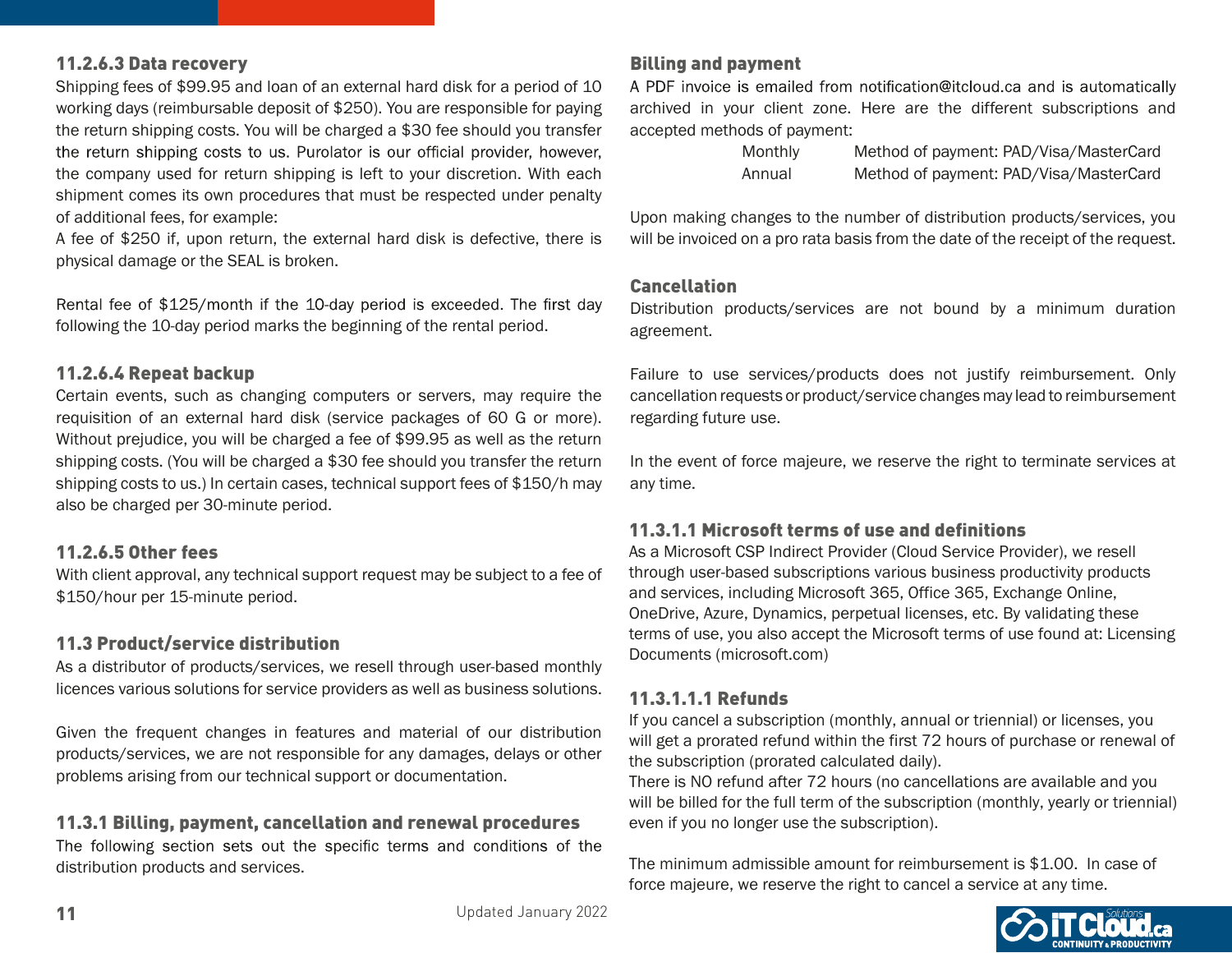#### 11.3.1.2 BitDefender terms of use and definitions

As a distributor of Bitdefender products, we resell through user-based monthly licences various solutions for service providers as well as business solutions.

By validating these terms of use, you also accept the Bitdefender terms of use found at: https://www.bitdefender.com/site/view/legal-eula.html

#### 11.3.1.2.1 Refunds

Refunds are not available for monthly subscriptions. If your invoicing is set annually, you will be refunded unused services on a pro rata basis for the remaining months of your subscription period.

The minimum admissible amount for reimbursement is \$1.00.

In case of force majeure, we reserve the right to cancel a service at any time.

#### 11.3.1.3 Avepoint terms of use and definitions

As a distributor of Avepoint products, we resell through user-based monthly licences various solutions for service providers as well as business solutions.

By validating these terms of use, you also accept the Avepoint terms of use found at: https://www.avepoint.com/fr/company/ terms-and-conditions

#### 11.3.1.3.1 Refunds

Refunds are not available for monthly subscriptions. If your invoicing is set annually, you will be refunded unused services on a pro rata basis for the remaining months of your subscription period.

The minimum admissible amount for reimbursement is \$1.00.

In case of force majeure, we reserve the right to cancel a service at any time.

### 11.3.1.4 NinjaRMM terms of use and definitions

As a distributor of Ninja RMM products, we resell through user-based monthly licences various solutions for service providers as well as business solutions. By validating these terms of use, you also accept the NinjaRMM terms of use found at: https://www.ninjarmm.com/terms-of-use/

#### 11.3.1.4.1 Refunds

Refunds are not available for monthly subscriptions. If you have paid your subscription in full for the year, you will be refunded unused services on a pro rata basis for the remaining months of your subscription period.

The minimum admissible amount for reimbursement is \$1.00.

In case of force majeure, we reserve the right to cancel a service at any time.

#### 11.3.1.5 Zerospam terms of use and definitions

As a distributor of Zerospam products, we resell through user-based monthly licences various solutions for service providers as well as business solutions.

By validating these terms of use, you also accept the Zerospam terms of use found at: https://www.zerospam.ca/en/terms-of-service/

#### 11.3.1.5.1 Refunds

Refunds are not available for monthly subscriptions. If you have paid your subscription in full for the year, you will be refunded unused services on a pro rata basis for the remaining months of your subscription period.

The minimum admissible amount for reimbursement is \$1.00.

In case of force majeure, we reserve the right to cancel a service at any time.

#### 11.3.1.6 Letsignit terms of use and definitions

As a distributor of Letsignit products, we resell through user-based monthly licences various solutions for service providers as well as business solutions.

By validating these terms of use, you also accept the Letsignit terms of use found at: https://www.letsignit.io/terms-of-use-of-letsignit/

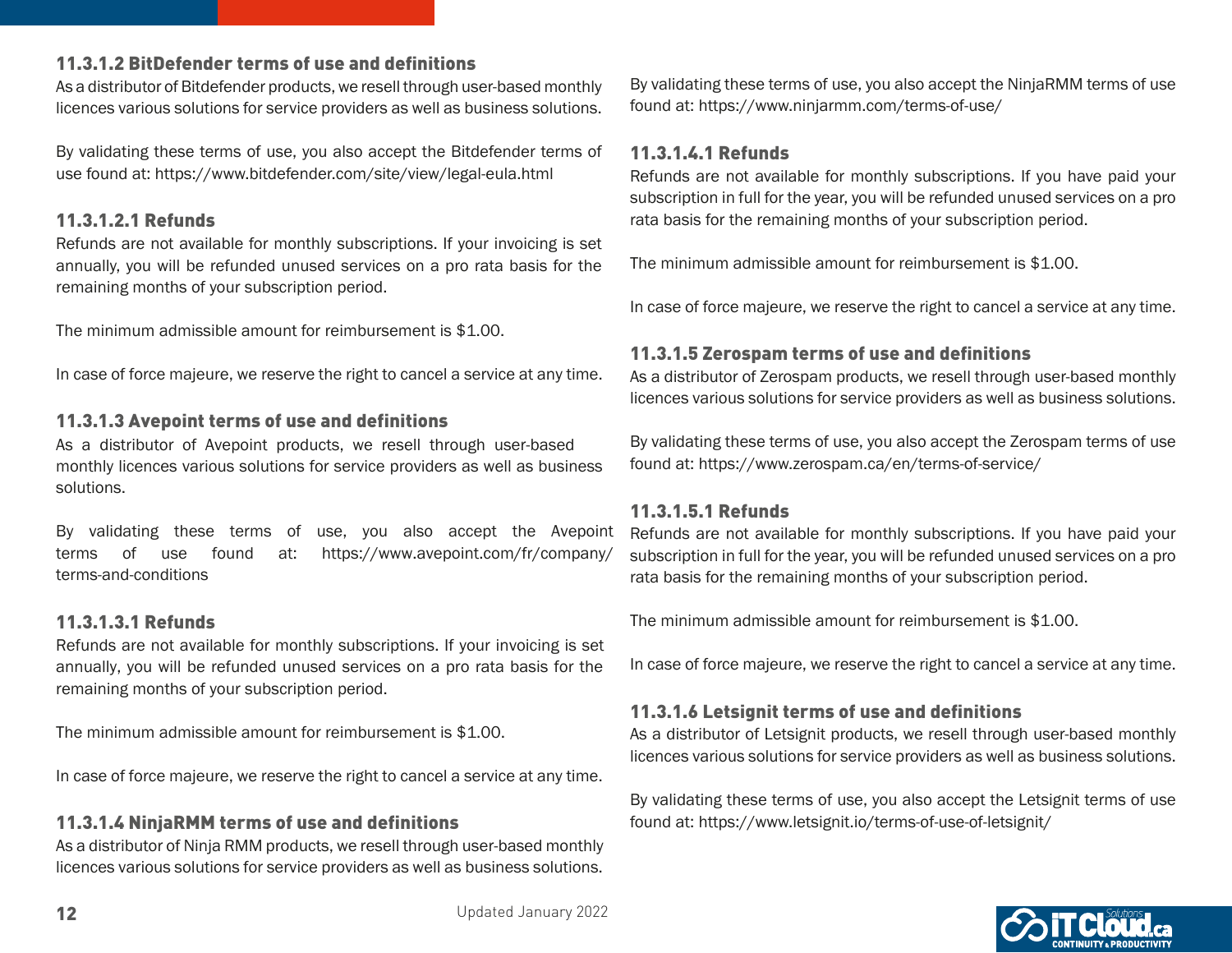#### 11.3.1.6.1 Refunds

Refunds are not available for monthly subscriptions. If you have paid your subscription in full for the year, you will be refunded unused services on a pro rata basis for the remaining months of your subscription period.

The minimum admissible amount for reimbursement is \$1.00.

In case of force majeure, we reserve the right to cancel a service at any time.

#### 11.3.2 Technical support

Technical support is available by phone, email and ticketing, Monday to Friday, from 8 a.m. to 5 p.m. (EST).

#### 11.3.1.7 Acronis terms of use and definitions

As a distributor of Acronis products, we resell the various solutions for service providers as well as enterprise solutions offered by Acronis in the form of a monthly license and storage consumption.

Invoicing is done once a month, for the consumption of the previous month, both for the licenses used and the storage consumption per GB. The invoice is generated according to an image taken on the last day of the month of the licenses and the amount of GB used.

The payment frequency is only monthly and there can't be any refunds.

Cancellation of your licenses and storage must be done 48 hours before the image is taken on the last day of the month to avoid being charged.

By agreeing to these Terms of Service, you also agree to Acronis' Terms of Service on the following website: https://www.acronis.com/en-us/legal.html

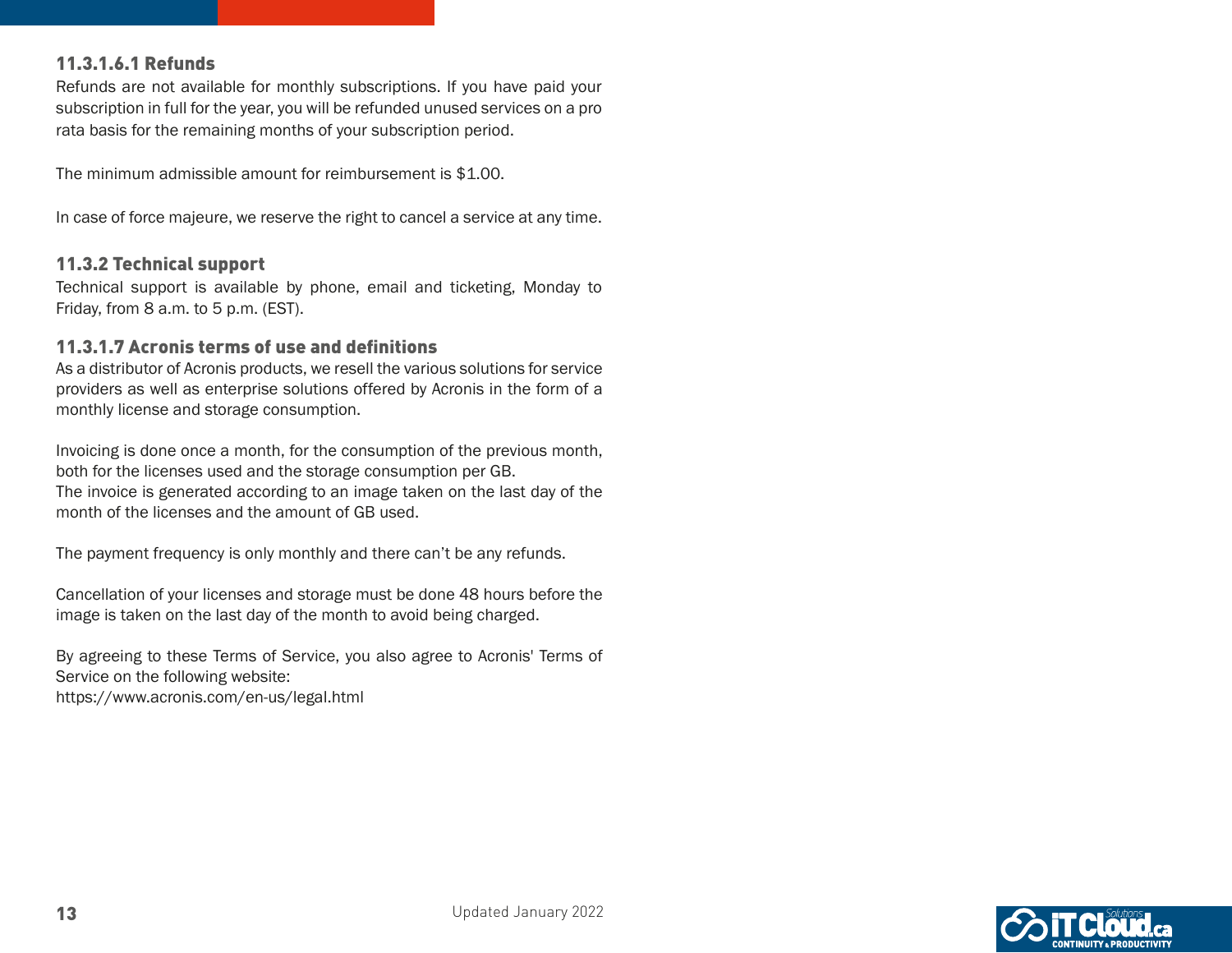#### 11.4 Replica: Technician supervision

Replica as a physical device used for storing data and cloud mirroring.

Replica as a service: An imaging and virtualization service allowing recovery on Replica device and including the following:

Internet-based imaging service, supervised by technicians who act to solve any problems.

The client is responsible for the backup data and for adding, editing or deleting data on his end. You must advise us of any changes in order for us to make the changes with you.

Unlimited recovery report following loss of data. Call centre located at 2525 Baillargeon Street, Trois-Rivières (Quebec). Data and mirroring centre located in the province of Canada.

#### 11.4.1 Installation and operations

#### - Cloud Agent

A software known as a Cloud Agent is installed by our authorized partners on computers or servers in order to enable imaging on Replica and cloud synchronization. The installation steps allow to define the backup set, the backup source (backup data), the imaging frequency and the encryption key. This allows to set the backup destinations: Replica and the cloud.

#### - Phase 1

During phase 1, the computer or server imaging is transferred to Replica. Then, a second image is transferred to an external hard disk to be sent to the Toronto data centre.

Once the image has been transferred from the external hard disk to the Toronto data centre, synchronization begins in order to generate an exact real-time replica of the image on Replica. This marks the end of phase 1.

Please note that there is no recovery guarantee during phase 1 and full repeat backups. Also, during recovery, the backup may be disabled, making data updates impossible during this time.

#### -Local Agent

It is possible to have an agent that enables Replica-based imaging only and not cloud-based imaging. This is referred to as a Local Agent and can only be used with a Cloud Agent that has been active for 12 months. If the Cloud Agent is disabled following a cancellation, the local agent is also disabled. However, after 12 months, the local agent remains enabled if the Cloud Agent is canceled.

Local Agent imaging is only supervised with an active Cloud Agent.

Various types of local agents are available. See 11.4.7.

We reserve the right to change the type of licence of the local agent if the wrong type was selected (e.g., Desktop installed on server).

In case of force majeure, we reserve the right to cancel a service at any time.

#### 11.4.2 Encryption and security

Before leaving your computer system, the data is encrypted using a 256-bit encryption key for which the client is entirely responsible. The loss of this encryption key will make it impossible to recover data from another computer. This key renders unreadable the data kept on our servers. Data moves between the client and our Toronto data centre using SFTP. The client is responsible for the backup data and the encryption key.

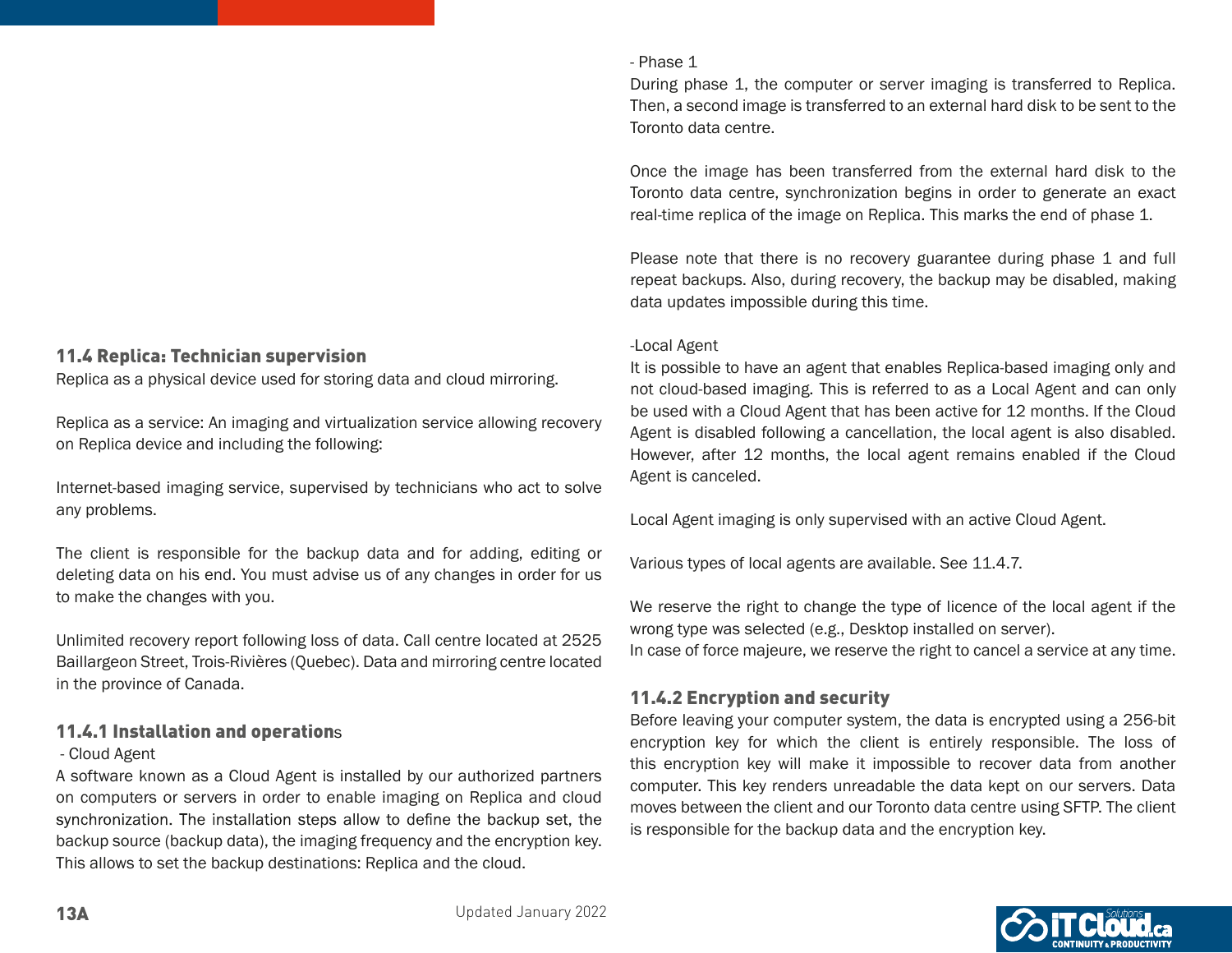#### 11.4.3 Recovery and history

The number of Replica-based recovery points is up to the client; this number determines the amount of data, which in turn determines the amount of available space.

There are 5 cloud-based recovery points: 3 dailies and 2 weeklies. Various options are available. See 11.4.7.

#### 11.4.4 Technical support

Technical support via telephone, email and ticket request is available Monday through Friday, from 8 a.m. to 5 p.m. (HNE).

### 11.4.5 Billing, payment, cancellation, renewal and refund

#### procedures

The following section sets out the specific terms of the Replica service, as its methods are slightly different than the other IT Cloud Solutions products.

#### 11.4.5.1 Billing and payment

The PDF electronic invoice is sent from notification@itcloud.ca and is automatically filed in your client zone. Should a payment be missed during your use of our services (e.g., as a result of an expired credit card), a statement of account will be sent to you and the service will be suspended until full payment is complete. Should such payment remain unpaid, a collection agency will be called upon to recover outstanding sums.

The following are the different subscriptions and accepted methods of payment:

| Monthly | Method of payment: PAP/Visa/MasterCard   |
|---------|------------------------------------------|
| Annual  | Method of payment: Visa/MasterCard/Check |

#### 11.4.5.2 Cancellations, renewals and refunds

Your contract does not legally bind you to our services for any given period of time. Monthly subscriptions are not refundable. If you have paid your annual subscription and you wish to cancel it, you will be refunded pro rata the number of months remaining in the subscription. Promotions and discounts will be declared null and void should you cancel your subscription before its end. The same terms of use apply to the local agent.

Should you cancel your subscription after having received your renewal invoice, you will be charged the equivalent of the cost of 1 month of your subscription.

Refunds are not applicable to unused services or surplus Gb. Refunds may only be granted following a service cancellation request or a package modification request.

Following cancellation, your saved data will be deleted within 1 to 10 days.

The minimum admissible amount for reimbursement is \$1.00.

In case of force majeure, we reserve the right to cancel a service at any time.

#### 11.4.6 Fees and options

This section details the different options and fees, if applicable.

#### 11.4.6.1 Sending an external hard disk

We send you an external hard disk for initial backup.

#### 11.4.6. 2 First backup

We lend you an external hard disk for a period of 10 working days (we bear the shipping costs). You are responsible for paying for the return shipping costs. Purolator is our official provider. With each shipment comes its own procedures that must be respected under penalty of additional fees, for example:

A fee of \$250 if, upon return, the external hard disk is defective, there is physical damage or the SEAL is broken.

Rental fee of \$75/month if the 10-day period is exceeded. The first day following the 10-day period marks the beginning of the rental period.

#### 11.4.6. 3 Recovery

Shipping fees may apply without prejudice.

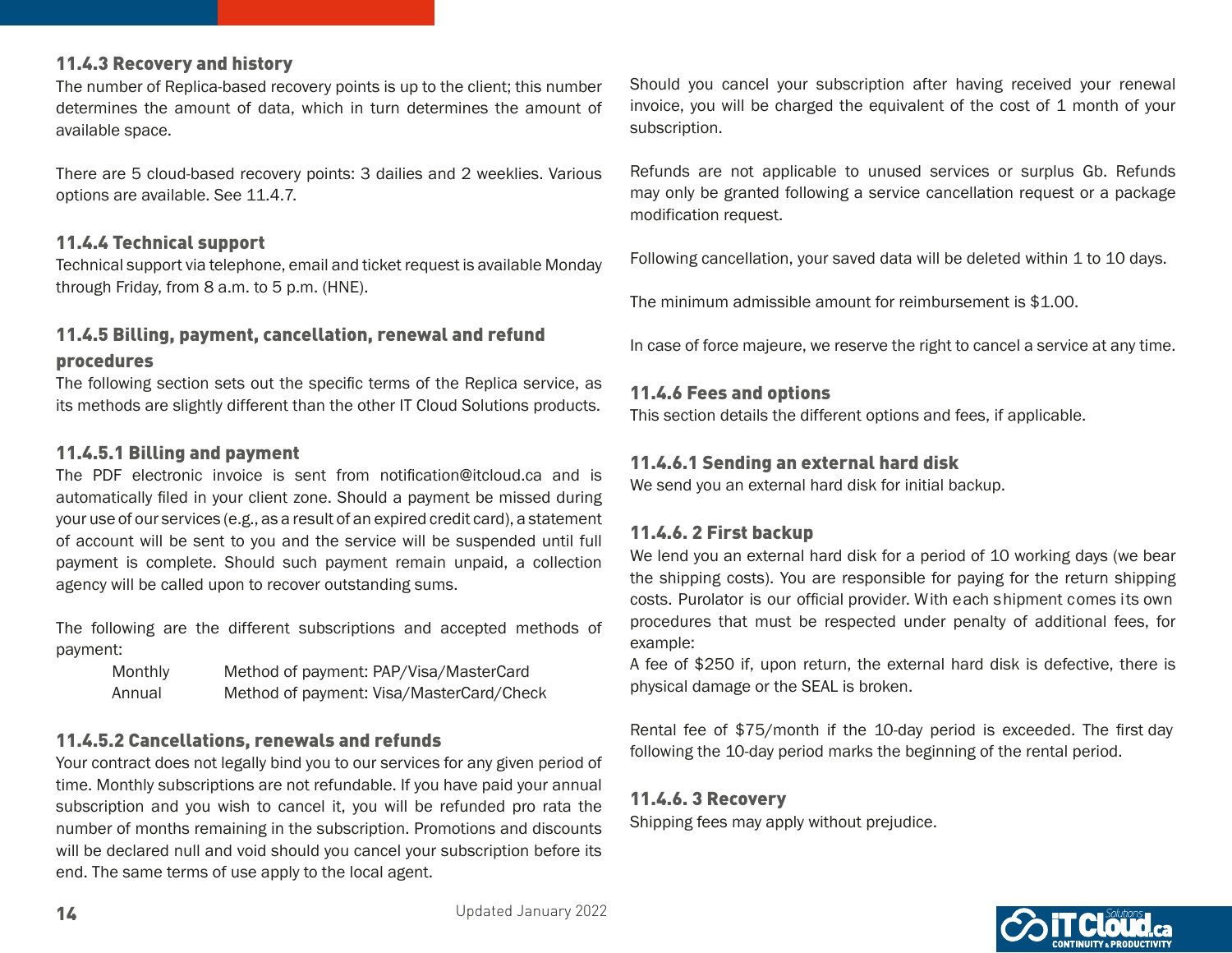**15** Bernard Communication Controllering Updated January 2022

#### 11.4.6. 4 Repeat backup

Certain events may require the requisition of an external hard. Without prejudice, you will be responsible of shipping fees to Toronto. You will be charged a \$30 administrative fee should you transfer the return shipping costs to us. In certain cases, technical support fees of \$125/h may also be charged per 15-minute period.

#### 11.4.6. 5 Other fees

The services required by certain events may be included in our packages. For instance, forgetting or losing your encryption key. This specific situation requires the reconfiguration of your backup set in order to generate your new encryption key. In this case, technical support fees of \$125/h may be charged per 15-minute period, and you may also be charged the shipping costs of an external hard disk, as stated under "Repeat backup."

#### Cloud Failover

The user can use Cloud Failover from their device for no more than 30 days per year (30-day limit). Any usage of Cloud Failover during the day will be deemed a full day of use. An hourly fee of \$13 will be charged by IT Cloud Solutions for each hour in excess of the 30-day limit. Should a user exceed the 30-day limit, IT Cloud Solutions reserves the right, at any time, to destroy the virtual machine, thus causing the loss of any saved data from this machine. Any virtual machine that a user omits to identify as a real failover machine in the Storage Craft portal will be suspended after seven (7) days and destroyed after fourteen (14) days.

#### 11.4.7 Options

Listed below are the various options according to your needs:

VirtualBoot Cloud

Definition: Allows to launch a backup image from your system in the Cloud.

Cost

With the Cloud Agent package \$20/month

#### Local agent

Definition: Additional licence enabling you to install backup software on another computer within a single business at a single street address.

#### Cost

| Desktop               | \$7.95/month  |
|-----------------------|---------------|
| Server                | \$54.95/month |
| Virtual server        | \$39.95/month |
| <b>Small Business</b> | \$29.95/month |
| Granular Exchange     | \$14.95/month |

#### Recovery point

Definition: Offers more recovery possibilities over several days Cost

| Additional recovery point | \$4.95/month |
|---------------------------|--------------|
| Archive recovery point    | \$7.95/month |
| Additional recovery point | \$7.95/month |

#### Quota Cloud:

Definition: Amount of additional storage for your active package Cost

Per 250 Gb \$80/month

### 12. Limitations

IT Cloud Solutions products and services are provided on an "as is" basis, flaws and all, without any warranty of any kind regarding quality and reliability. The client uses the software and services at his sole risk. Neither IT Cloud Solutions nor any other party involved in creating, producing or delivering the services is liable for any incidental, special, exemplary or consequential damages, including loss of profits, loss of data, or goodwill, service interruption, computer damage, or system failure, or the cost of substitute services arising out of, or in connection with these terms of use or from the use or inability to use the services, whether based on warranty, contract, tort (including negligence), product liability or any other legal theory.

In no event will IT Cloud Solutions total liability arising out of or in connection with these terms of use or from the use of, or inability to use the services exceed the amount you paid for use of the services in the twelve (12) months leading up to the event giving rise to the claim of liability.

The limitations of damage set forth are fundamental elements of the basis of the agreement between IT Cloud Solutions and you.